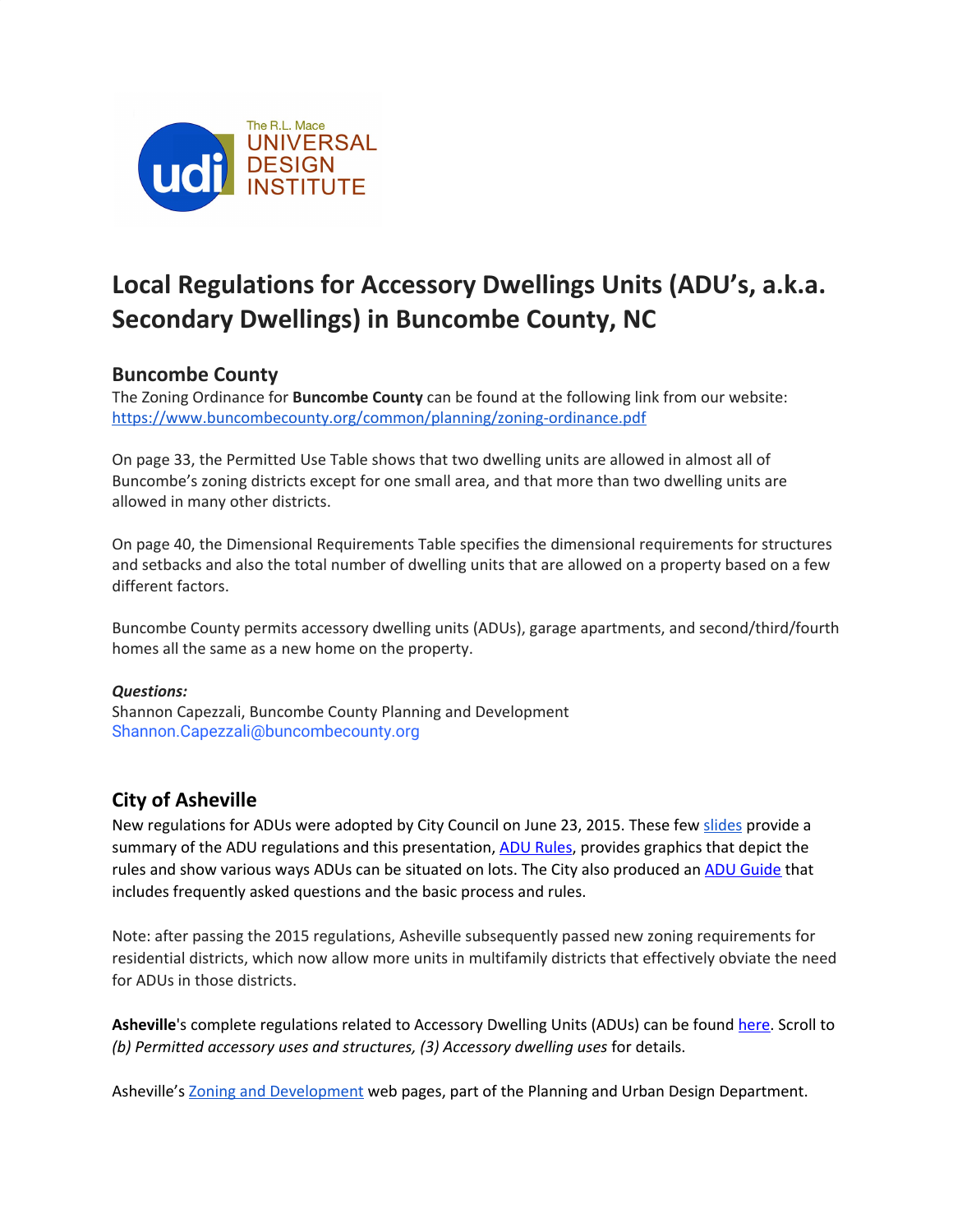#### *Questions:*

Development Services Planner of the Day [pod@ashevillenc.gov](mailto:pod@ashevillenc.gov) 828-259-5450

## **Town of Weaverville**

#### **Commentary**

The term secondary dwelling was chosen so as to create additional distance between said term and accessory structures. Governed similarly, related to their placement on the property, secondary dwellings are inhabitable while accessory structures are not.

According to the Town, the cap on the square footage of a secondary dwelling and its relationship with the size of the primary structure has not been an issue.

#### **Regulations**

The following are the **Town of Weaverville**'s regulations related to secondary dwellings. The entire set of the Town's zoning regulations can be found online [here.](https://library.municode.com/nc/weaverville/codes/code_of_ordinances?nodeId=PTIICOOR_CH36ZO)

#### Sec. 36-5. - Definitions of specific words and terms.

*Dwelling - Secondary.* A dwelling unit not exceeding 800 square feet of gross floor space and located on a lot with an existing single-family dwelling. No more than one such dwelling shall be situated on any lot and shall not be considered as an accessory use herein defined.

#### Sec. 36-104. - Notes on table of uses. (excerpt)

The abbreviations and symbols shown in the Table of Uses have the following meanings:

"PS" = Permitted with Standards; "-" = Not Permitted

#### Sec. 36-105. - Table of uses.

| <b>USES</b>                      |  |  |  | $ R-1 R-2 R-3 R-12 C-1 C-2 1-1 $ |  |  |  |
|----------------------------------|--|--|--|----------------------------------|--|--|--|
| <b>RESIDENTIAL</b>               |  |  |  |                                  |  |  |  |
| Dwelling - Secondary  PS  PS  PS |  |  |  |                                  |  |  |  |

Sec. 36-124. - Dwelling - Secondary.

(a) Secondary dwelling units shall be accessory and subordinate to the primary living quarters.

(b) No more than one secondary dwelling unit is permitted on any lot.

(c) A secondary dwelling unit may only be located within a side or rear yard and within the setback established by the applicable zoning district.

(d) No secondary structure shall exceed two stories in height.

(e) Secondary dwelling units may be created as an independent structure, an addition to an existing primary structure, or a second story within detached garages.

(f) The gross floor space of a secondary dwelling unit shall not exceed 800 square feet. The ground floor area of an attached garage shall not be calculated as part of the total square footage of any secondary dwelling that is built as the second story of a detached garage; provided, such ground floor garage area shall not be converted into a dwelling space.

(g) At least one off-street parking space shall be provided.